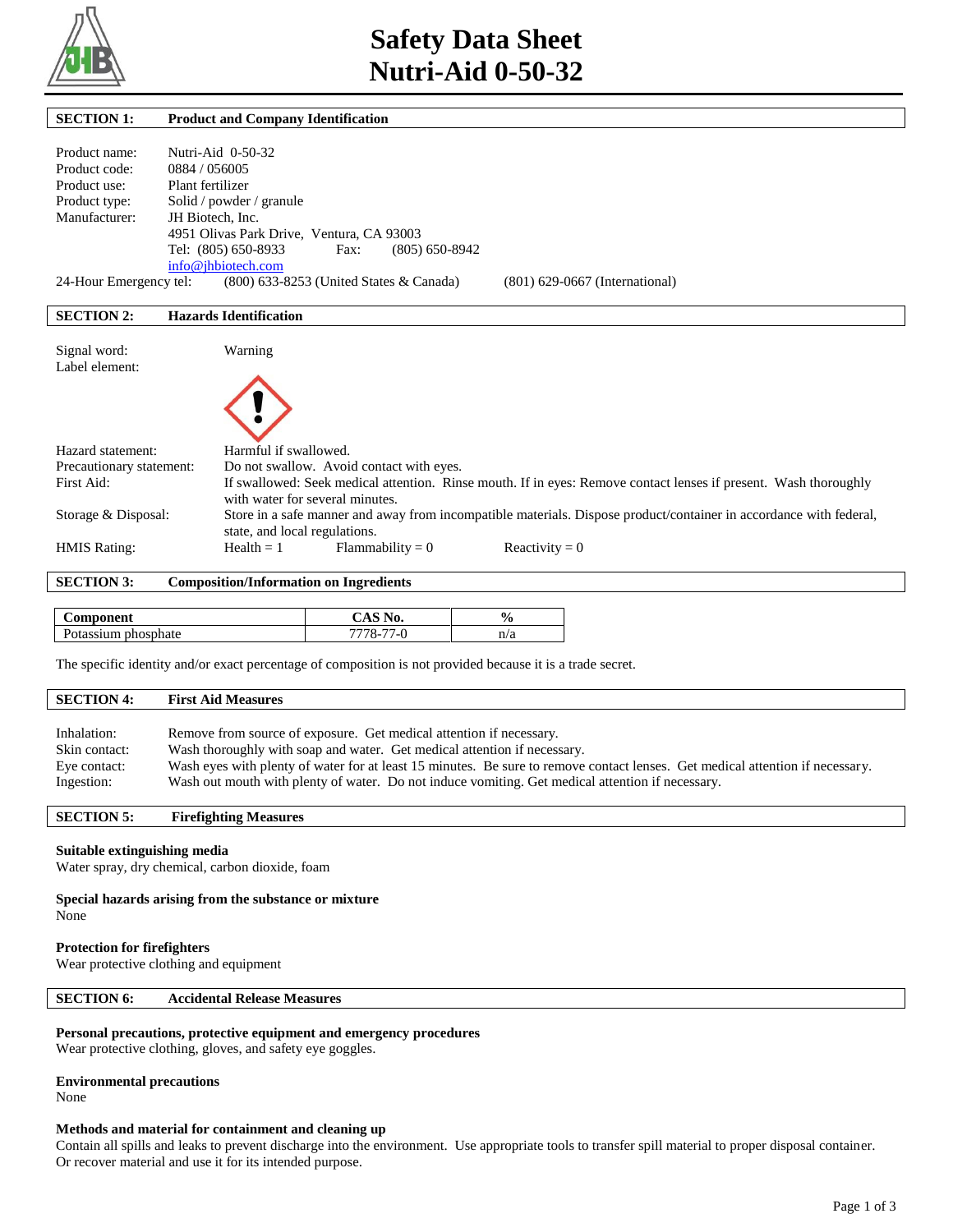

#### **SECTION 7: Handling and Storage**

# **Precautions for safe handling**

Avoid overheating or freezing

#### **Conditions for safe storage, including any incompatibilities**

Store in a cool, dry, well-ventilated area away from direct sunlight. Store away from incompatible materials.

## **SECTION 8: Exposure Controls/Personal Protection**

#### **Exposure controls**

Product has no occupational exposure limits. Avoid inhaling dusts or vapors. Practice good industrial hygiene and safety.

|                       | OSHA PEL (8 hr TWA) | NIOSH REL (10 hr TWA) | ACGIH Threshold Limit Value (8 hr TWA) |
|-----------------------|---------------------|-----------------------|----------------------------------------|
| Nuisance dust (total) | $15 \text{ mg/m}^3$ | n/a                   | n/a                                    |
| Nuisance dust (resp)  | $5 \text{ mg/m}^3$  | n/a                   | n/a                                    |

#### **Personal protection**

Eye protection: Eye protection is not required. To avoid contact with eyes, use safety eye goggles. Skin protection: Wear protective clothing as necessary to minimize contact. Use chemical resistant gloves. Respiratory protection: Not required. Wear approved respiratory equipment if necessary.

# **SECTION 9: Physical and Chemical Properties**

#### **Information on basic physical and chemical properties**

| Appearance                     | Off white powder                       | Vapor pressure                   | Not applicable   |
|--------------------------------|----------------------------------------|----------------------------------|------------------|
| Odor                           | No odor                                | Vapor density                    | Not applicable   |
| pH                             | Not applicable                         | <b>Relative density</b>          | $1.30$ g/ml      |
| <b>Physical state</b>          | Solid                                  | <b>Solubility</b>                | Soluble in water |
| Melting point / Freezing point | > $100^{\circ}$ C / 212 <sup>o</sup> F | <b>Partition coefficient</b>     | Not applicable   |
| <b>Boiling point</b>           | Not applicable                         | <b>Auto-ignition temperature</b> | Not applicable   |
| <b>Flash point</b>             | Not applicable                         | <b>Decomposition temperature</b> | Not applicable   |
| <b>Evaporation rate</b>        | Not applicable                         | <b>Viscosity</b>                 | Not viscous      |
| <b>Flammability</b>            | Non-flammable                          | <b>Explosive properties</b>      | Non-explosive    |
| <b>Explosive limits</b>        | Not applicable                         | <b>Oxidizing properties</b>      | Oxidizer         |

# **SECTION 10: Stability and Reactivity**

## **Reactivity**

None

## **Chemical stability**

Product is stable.

#### **Possibility of hazardous reactions**

Under normal conditions, hazardous reaction will not occur.

# **Conditions to avoid**

Avoid heat

# **Incompatible materials**

Strong oxidizers

### **Hazardous decomposition products**

Oxides of phosphorus. Oxides of potassium

## **SECTION 11: Toxicological Information**

## **Information on toxicological effects**

| Acute toxicity: | $LD_{50}$ Oral Rats >2,000 mg/kg                |
|-----------------|-------------------------------------------------|
|                 | LD <sub>50</sub> Dermal Rabbits: $>4,640$ mg/kg |
| Irritation:     | May cause eye or respiratory irritation         |
| Corrosivity:    | Not known to be corrosive.                      |
| Sensitization:  | Not known to cause sensitization                |
| Dose toxicity:  | Not known to be toxic                           |